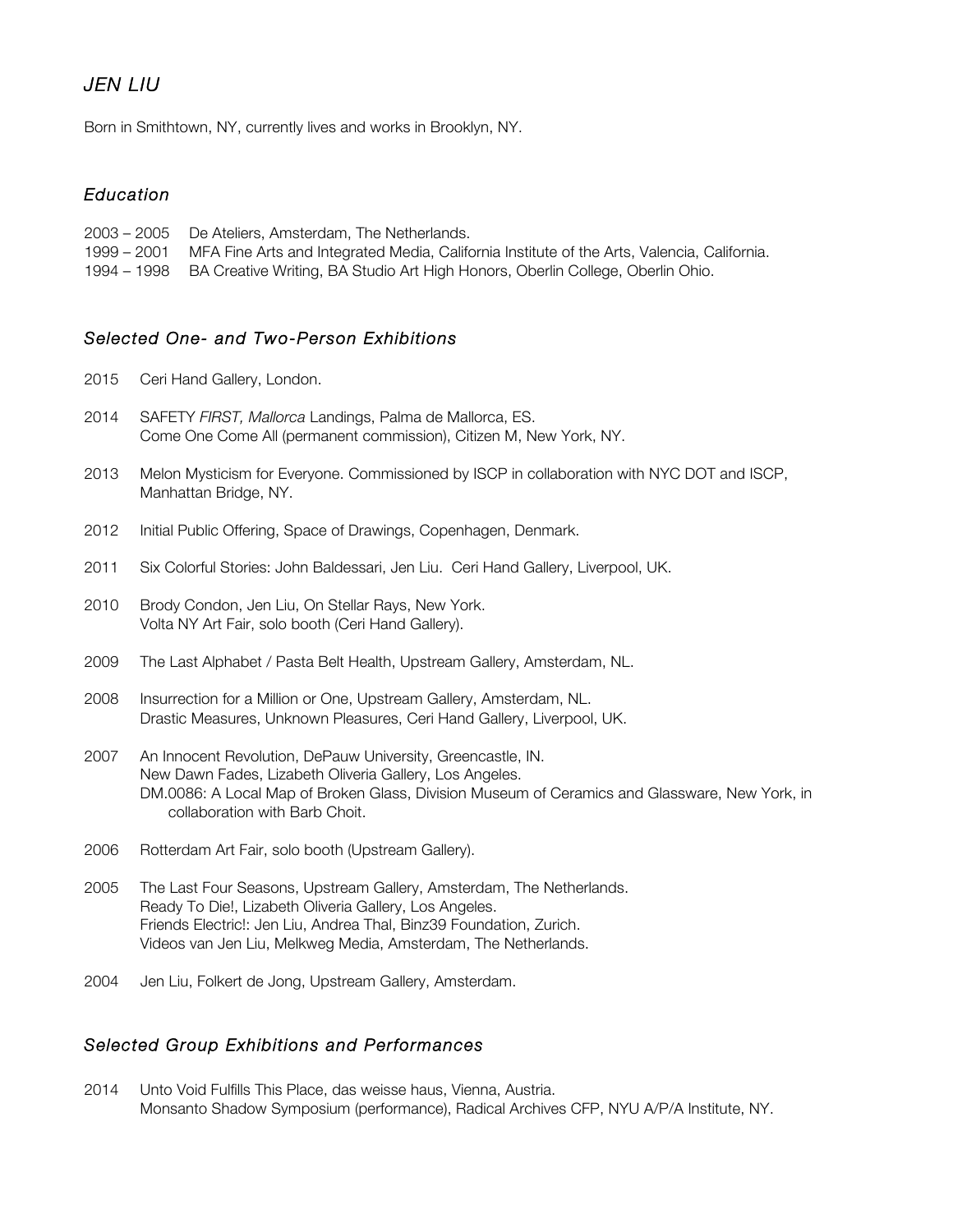LOCOMOTION, London.

- 2013 Salon der Angst, Kunsthalle Wien, Vienna, Austria. Only Dead Fish, Upstream Gallery / Lloyd Hotel, Amsterdam, NL Hold This Object Up Until There is Nothing Left of You, Modern Edinburgh Film School, Scotland. Implausible Imposters, Ceri Hand Gallery, London. I Like the Way You Move, Edinburgh Art Festival, White Space, Edinburgh, Scotland. Pleasure Paradox, Gallery MK, Milton Keynes, UK. #catcamp, Helper Projects, Brooklyn, NY. Nite Flights, Old Hairdressers, Glasgow, Scotland. Present and Accounted: ENACT, Performance Art Festival, Cleveland, OH. The Scenery Changes Three Times: Brian Belott, Matthew Craven, Sara Cwynar, and Jen Liu, Schema Projects, Brooklyn, NY. Cacotopia, Anthony Burgess Foundation, Manchester, UK.
- 2012 We Are 2-Up, Bowery Poetry Club, curated by Sue Scott Gallery, New York, NY. Folio (group exhibition and performance), Soloway Gallery, Brooklyn, NY. Harvest (performance), Antechamber, Copenhagen, DK. Reverse Engineering, Paraflows, Vienna, AT. Bottoms (performance), On Stellar Rays, New York, NY. Fuel for the Fire, Dawn Kasper + Human Resources LA/NY, New York, NY. Blink: art, Gwangju, Korea.
- 2011 Space. About a Dream. curated by Catherine Hug, Kunsthalle Wien, Vienna, Austria. Monodramas / Act 4, curated by NADA for New York City Opera, New York. Art Rotterdam Video Hall, curated by Zapp Magazine, Rotterdam, NL. Utopian Structures – New Existentialism Part 3, Gebert Stiftung für Kultur, \*ALTEFABRIK, Rapperswil-Jona, Switzerland. Localhost, AZKM Kunsthalle Muenster, Muenster, DE. Memory of A Hope, Ceri Hand Gallery, Liverpool, UK. Eslov Wide Shut, curated by Stefan Lundgren, Blomsterberg's Warehouse, Eslöv, Sweden.
- 2010 You Can Heal Your Life! curated by Emma Gray, Circus Gallery, Los Angeles. Never Can Say Goodbye: The Way Out, curated by Lauren Rosati for No Longer Empty @ Former Tower Records, New York. Scope Foundation: "d.i.y. sci-fi", curated by Zach Layton, Scope Art Show, New York. Exploitation on Demand, curated by Karin Laansoo, Sparwasser HQ, Berlin, DE. Jen Liu, Mie Olison, Gurdjieff Players, Issue Project Room, Brooklyn, NY. 36 Dramatic Situations, Louis V E.S.P., Brooklyn, NY. Malleable Memory, Aicon Gallery, New York. Upstream Cinema: David Haines, Jeroen Jongeleen, Cristobal Leon and Jen Liu, Upstream Gallery, Amsterdam, NL. All Things Being Equal, Raritan Valley Community College, Raritan, NJ. NADA Gala (Performance Program), New York. Black Hole Hums in B Flat, Ceri Hand Popup, London. Fugue State (performance), Dorsche Gallery, Miami, FL. APT at Pulse Miami, Pulse Fair, Miami, FL. 2009 Filmsalon: Claudia Kugler, Kunstverein Nurnberg, DE.
- Building Paradise, 7+Fig, Los Angeles. Vision Division: Olaf Brzeski, Theresa Froelich, and Jen Liu, Czama Gallery, Warsaw, Poland. NEWAGERIOT, Country Club/Los Angeles. MONITAUR, Aspen Museum of Art, Aspen, CO. The Last Session, Flemish Cultural Center, Amsterdam, NL. University of Trash, The Sculpture Center, Queens, New York. EXHIBITION, Exhibition 211, New York.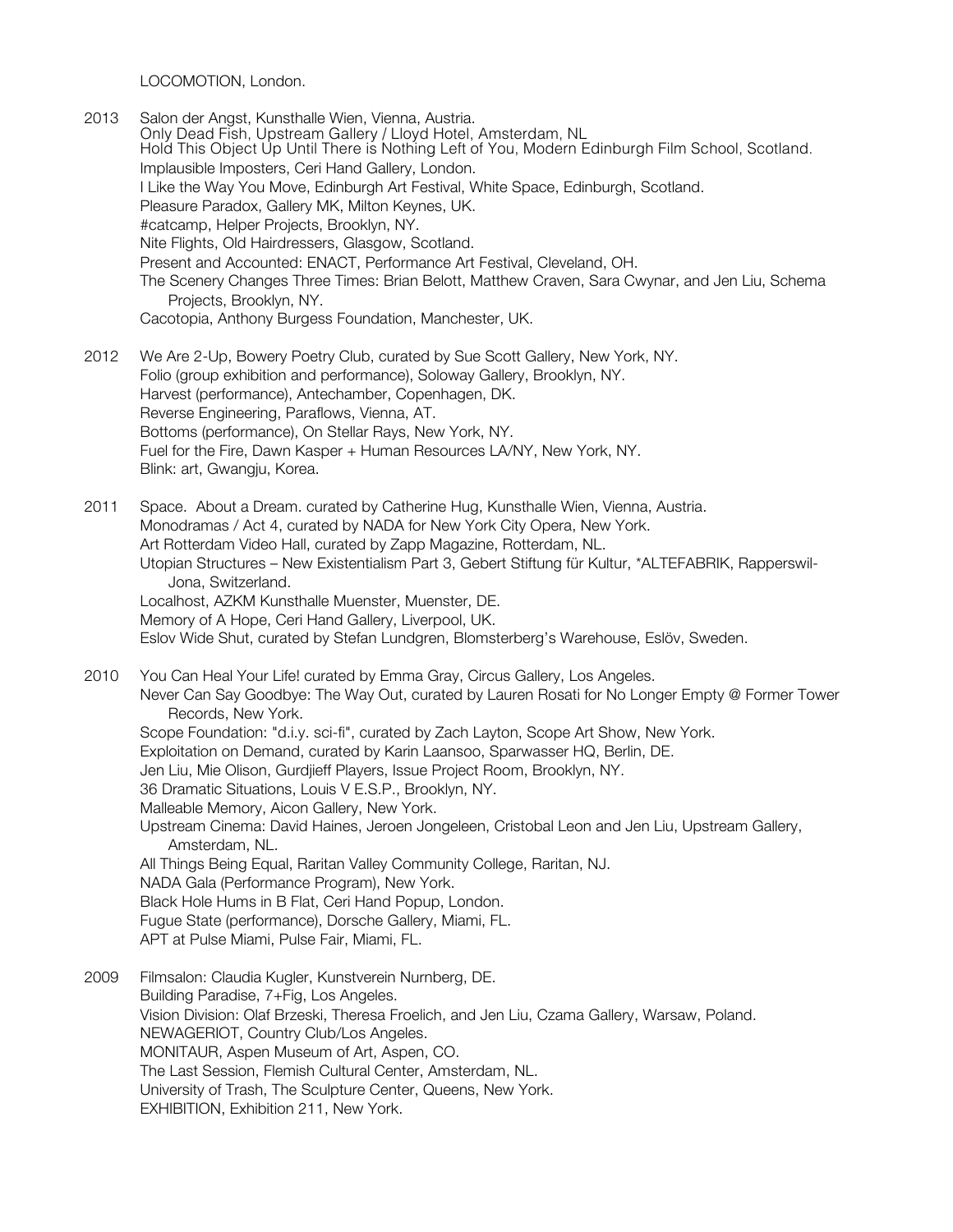2008 Agrifashionistas, Royal Academy, London.

NADA Emerging Artists Gala (performance), New York.

Without Sun: Brody Condon, Jen Liu, Avelino Sala, and Adriaan can der Ploeg, Virgil de Voldere Gallery, New York.

New Collections III, Centre PasquART, Biel/Bienne, Switzerland.

Shifting Identities, (Swiss) Art Now, Kunsthaus Zurich.

The Violet Hour: Matthew Day Jackson, Jen Liu, and David Maljkovic, Henry Art Gallery, Seattle. The Golden Record, Collective Gallery/Edinburgh Festival, Edinburgh.

2007 Dream of Today, curated by Amy Smith-Stewart, Steve Turner Contemporary, Los Angeles. An Aside, special exhibition of Zoo Art Fair 2007, London. NADA Art Fair (Upstream Gallery & Lizabeth Oliveria Gallery), Miami, FL. The Present Order is the Disorder of the Future, De Hallen Museum, curated by Xander Karstens, Haarlem, The Netherlands. Mind Hacking II, organized by Theresa Frölich and Antonia Lotz, Wewerka Pavilion, Münster, Germany, traveling.

Paper Bombs, curated by Bart Exposito, Jack Hanley Gallery, Los Angeles. M\*A\*S\*H, curated by Amy Smith-Stewart and Omar Lopez-Chahoud, The Helena, New York. The Fit/Turtle, Nueans in collaboration with Michael Shamberg, Dusseldorf, DE. The Return of the Seven Samurai, Galerie Lucy Mackintosh, Lausanne, Switzerland.

2006 Romer II, Akademie Schloss Solitude Romerstrasse Gallery, Stuttgart, DE. Flood Lit Wendy House, New York Rio Tokyo Gallery, Berlin. NADA Artfair (Upstream Gallery and Lizabeth Oliveria Gallery), Miami, FL. View (Eleven):Upstate, curated by Amy Smith-Stewart, Mary Boone Gallery, New York. Liverpool Biennial:Virtual Grizedale, A Foundation, Liverpool, UK. Big City Lab, Art Forum Berlin. Experiments in Pop, curated by Laura Hoptman, Zentrum Paul Klee, Bern, Switzerland. Liste Artfair Basel (Upstream Gallery), Basel, Switzerland. Peekskill Project 2006, Hudson Valley Center for Contemporary Art, Peekskill, NY. Trial Balloons, Museo de Arte Contemporaneo de Castilla y Leon, Leon, Spain. Jen Liu + Bjorn Melhus + Claire Rojas, Lizabeth Oliveria Gallery, Los Angeles. Things We Saw in Holland, Kravets/Wehby Gallery, New York, NY.

- 2005 Carlos Aires / Jen Liu / Melvin Moti / Elodie Pong, Galleria Laurin, Zurich, Switzerland, Explosive Compulsive: Reed Anderson, Adrianne Colburn & Jen Liu, Luggage Store Gallery, San Francisco. NADA Artfair Miami (Lizabeth Oliveria Gallery and Upstream Gallery), Miami, FL. Liste Artfair Basel (Upstream Gallery), Basel, Switzerland. Futurism, Melkweg, Amsterdam, The Netherlands. Fast Forward: A Passion for the New, curated by Scenic in affiliation with MOCA LA, House of Campari, Venice, CA. Videonale 10, Kunstmuseum Bonn, Germany. Open Video Call, Artists Space, New York.
- 2004 100 Artists See God, Institute of Contemporary Art, London. Traveling exhibition through Independent Curators International. Jewish Museum, San Francisco; Laguna Beach Art Museum, California; and Memorial Art Gallery, Rochester, NY; tours through 2006.

LA Freewaves: Karaoke Boat, Los Angeles.

Biennale Bonn: New York State of Mind, Bonn, Germany.

Through the Gates: Brown vs. Board of Education, California African American Museum, Los Angeles.

Futureways: The Middelburg Triennial 2304, curated by Rita McBride, Glen Rubsamen, and Rutger Wolfson, de Vleeshal, Middelburg, The Netherlands.

Homies, DianePruess Gallery, Los Angeles.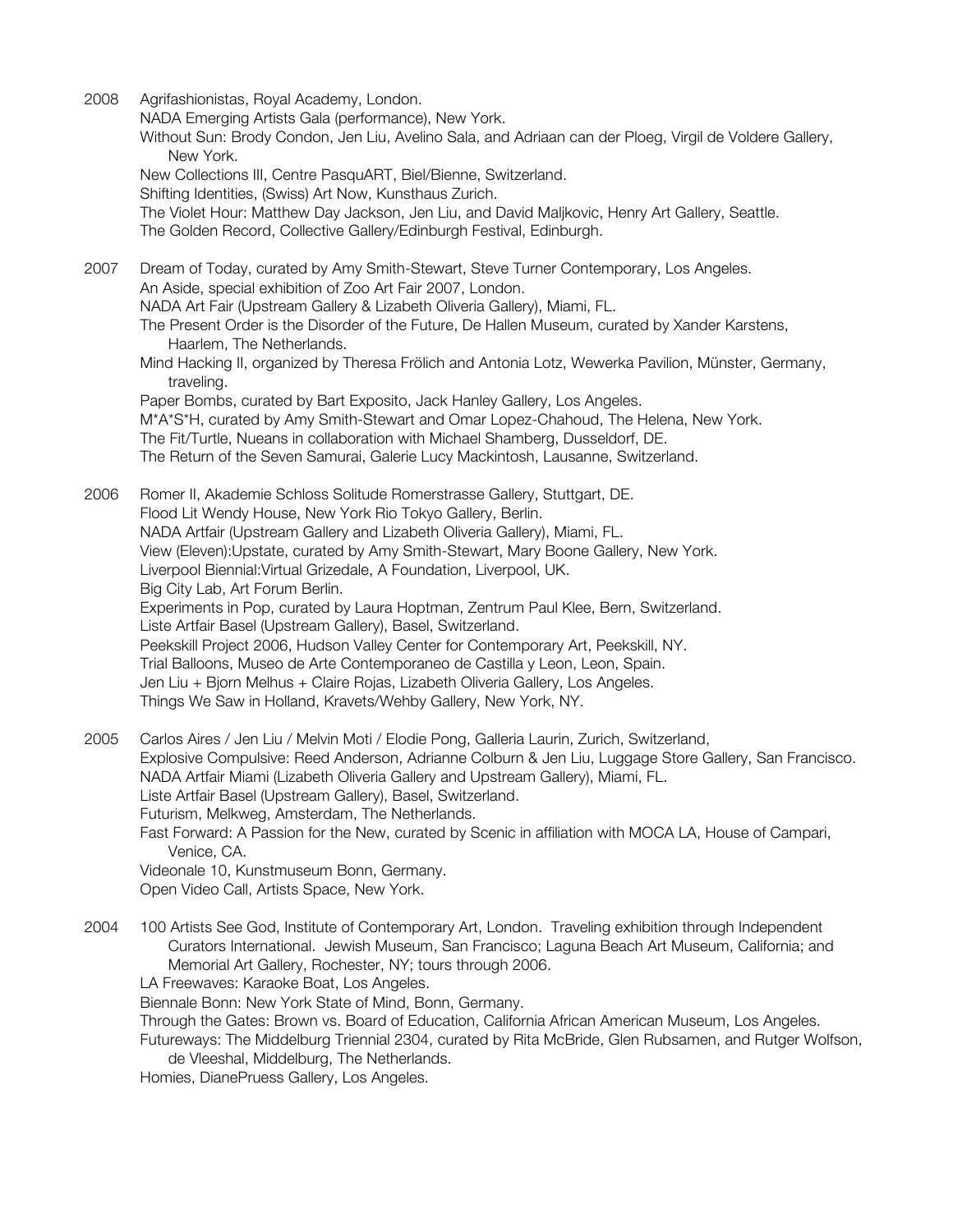2003 Nueva 2003 Tokyo, Laforet Museum Harajuku, Tokyo Filmstock, Luton, England. Traveling to Oulu International Film Festival, Finland An Interest in Life, curated by John Baldessari and Meg Cranston, Apex Art, New York.

"Letter to Marisa Merz," PERSONA, Sternberg Press, Berlin, DE, 2013.

#### *Selected Bibliography*

"Jen Liu, Initial Public Offering 0000: SOD," *New Danish Art*, Copenhagen, DK, 2013. Dawson, Kelly Chung, "Chinese Art Goes Public in NYC," *China Daily USA*, August 2, 2013. [Chinese language interview], *World Journal*, July 11, 2013. Skye Sherwin and Robert Clark, "Exhibitionist: This Week's Art Shows in Pictures," *The Guardian*, September 16. 2011. http://www.theguardian.com/artanddesign/gallery/2011/sep/17/exhibitionist-art-shows-inpictures#/?picture=379075208&index=6 Davis, Laura, "New York Based Artist Jen Liu…." Liverpool Daily Post, September 13, 2011. Gerhard H. Kock, "Weltweit daheim und unterwegs," Borkener Zeitung, June 1, 2011. Sabine Müller, "Kölsche Südsee-Träume," Rurh Nachrichten.de, June 6, 2011. Hallett, Nick, "BOMBLOG: A Night At the Opera," Bomb Magazine Online, April 5, 2011. "Weltraum. Die Kunst und ein Traum," ZDF, broadcast April 9, 2011. "Weltraum. Die Kunst und ein Traum," Dradio, broadcast April 4, 2011. Davis, Kim, "High Brow on the Lower East Side," The Big Apple Magazine, January 2011. Carlin, T.J., "Brody Condon & Jen Liu," Art Review, January and February 2011. Patrick Gantert, "Brody Condon and Jen Liu…" wowhuh.com, February 7, 2011. Chayka, Kyle, "Two Kinds of Abstraction At On Stellar Rays," Hyperallergic, December 6, 2010. Fee, Brian, "3x300: Jen Liu, Christiana Soulou, and Paul Lee." NY Art Beat, November 19, 2010. http://www.nyartbeat.com/nyablog/2010/11/3x300-jen-liu-christiana-soulou-and-paul-lee/ "Klaus Part 2 Volta and Armory New York March 2010." http://www.fadwebsite.com/2010/03/08/klaus-part-2 volta-new-york-march-2010/ "Five Questions for….Jen Liu", MetroLife UK, October 29, 2008. "Artwork of the Week – Jen Liu", Liverpool Art and Culture, November, 2008. "we", Catherine Wagley, Artslant, July 21, 2008 "ArtCal Pick: Without Sun", artcal.net, July 2, 2008. "Jen Liu and a Group of Rising Artists Move Out of the Art World's Daze", Regina Hackett, Seattle P-I, June 28, 2008. Graves, Jen. "The Lunatic is on the Grass." The Stranger, August 28, 2008. Graves, Jen. "Artists of the Apocalypse Speak." In/Visible, The Stranger Podcasts, June 25, 2008. Gray, Emma. "Jen Liu at Lizabeth Oliveria Gallery, LA." Saatchi Online, November 10, 2007. "Top 10 Shows in Los Angeles This Month", Saatchi Online, November 3, 2007. "L.A. Confidential," Emma Baker. Artnet, May 19, 2006. http://www.artnet.com/magazineus/reviews/gray/gray5-19- 06.asp "Review: Globos Sondas" Max Andrews. Frieze Online. 2006. "Explosive Compulsive at the Luggage Store." "Colin Berry. Artweek, February 2006. p13-14, illus. "Focus Los Angeles: Jen Liu." Flash Art, January-February 2006, p.72, illus. "Who Are These People Showing So Much, And Why Do They Feel The Need To Be Seen?" Kenneth Baker. San Francisco Chronicle, January 7, 2006. "Explosive 'Compulsive'." Hiya Swanhuyser, San Francisco Weekly, December 8, 2005, illus. "20 Bright Young Things: Jen Liu." ArtReview, December 2005, illus. "Jen Liu at Lizabeth Oliveria Gallery," Christopher Miles, Artforum, September 2005, p. 312. "Jen Liu at Lizabeth Oliveria Gallery," Shana Nys Dambrot, Artweek, June 2005, Volume 36, Issue 5, pg. 17,(cover image: detail of "Light as Air, Light As Love: Diamonds of the Earth"). Knight, Christopher. "A Harsh Yet Enchanting World," Los Angeles Times, May 6, 2005. "A Powerful Atmosphere for New Ideas," Los Angeles Times, Los Angeles, February 9, 2004. "Toekomst werpt licht op heden," Provinciale Zeewuse Courant, The Netherlands, January 30, 2004. "Highlight: 100 Artists See God," Contemporary Magazine, Issue 57, December 2003, p 24-25, illus. Reindl, Uta Maria. "Cyberfem Spirit – Spirit of Data," Kunstforum International, December 2001, p 326-327. Dogramaci, Burcu. "Frauen, bits und bytes," Suddeautsche Zeitung, Nr. 295, December 22/23, 2001.